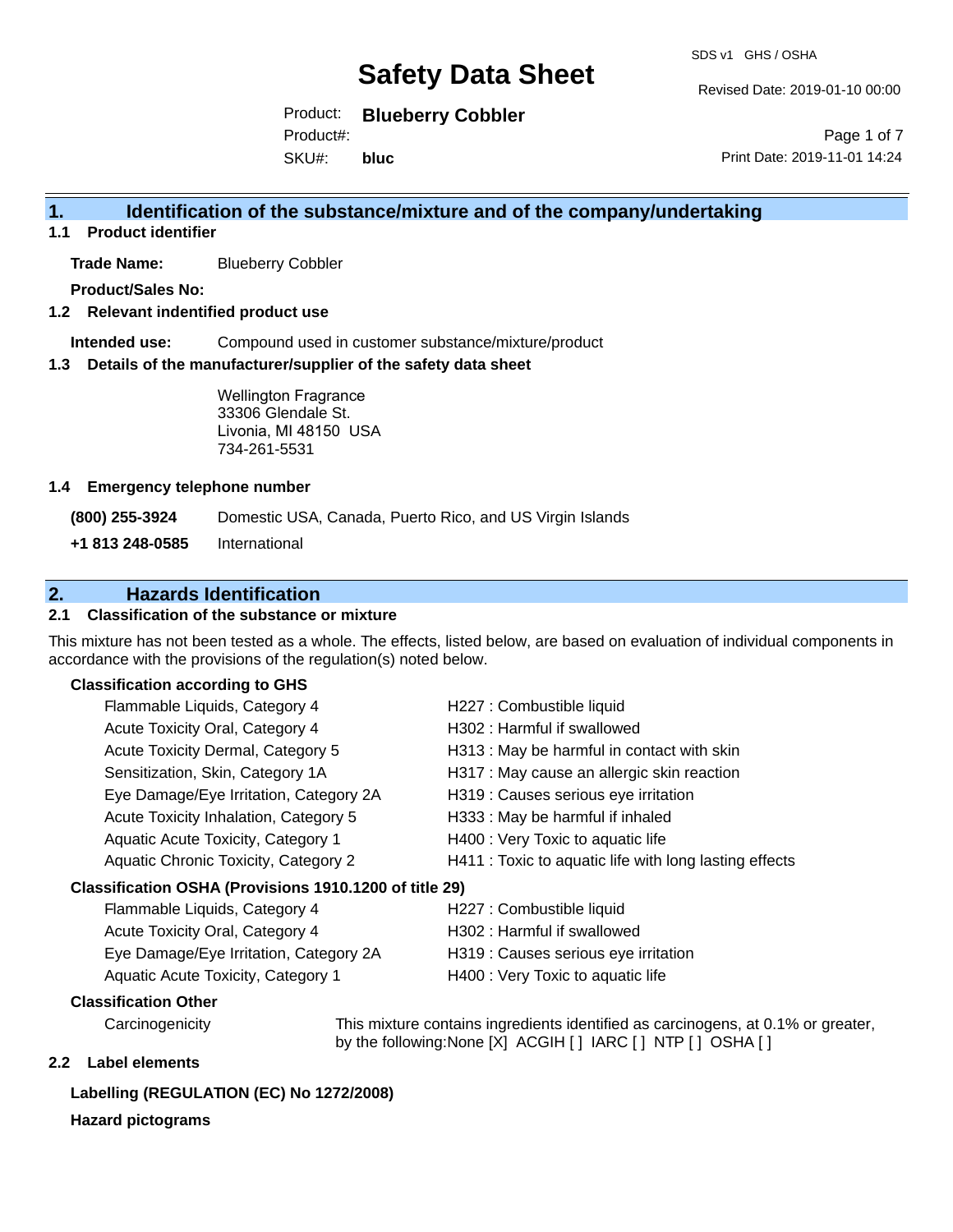#### Product: **Blueberry Cobbler**

Product#:

SKU#: **bluc**

Page 2 of 7 Print Date: 2019-11-01 14:24

**Signal Word: Warning**

**Hazard statments** H227 Combustible liquid H302 Harmful if swallowed H313 May be harmful in contact with skin H317 May cause an allergic skin reaction H319 Causes serious eye irritation H333 May be harmful if inhaled H400 Very Toxic to aquatic life H411 Toxic to aquatic life with long lasting effects

#### **Precautionary Statements**

#### **Prevention:**

| P <sub>235</sub> | Keep cool                                                             |
|------------------|-----------------------------------------------------------------------|
| P <sub>264</sub> | Wash hands thoroughly after handling                                  |
| P <sub>270</sub> | Do not eat, drink or smoke when using this product                    |
| P <sub>272</sub> | Contaminated work clothing should not be allowed out of the workplace |
| P <sub>273</sub> | Avoid release to the environment                                      |

#### **Response:**

| $P301 + P312 + P330$ | IF SWALLOWED: Call a POISON CENTER or doctor/physician if you feel unwell Rinse<br>mouth                                              |
|----------------------|---------------------------------------------------------------------------------------------------------------------------------------|
| $P302 + P352$        | IF ON SKIN: Wash with soap and water                                                                                                  |
| $P304 + P312$        | IF INHALED: Call a POISON CENTER or doctor/physician if you feel unwell                                                               |
| $P305 + P351 + P338$ | IF IN EYES: Rinse cautiously with water for several minutes Remove contact lenses if<br>present and easy to do. continue rinsing      |
| $P333 + P313$        | If skin irritation or a rash occurs: Get medical advice/attention                                                                     |
| $P337 + P313$        | If eye irritation persists: Get medical advice/attention                                                                              |
| P363                 | Wash contaminated clothing before reuse                                                                                               |
| P370 + P378          | In case of fire: Use Carbon dioxide (CO2), Dry chemical, or Foam for extinction. Do not use<br>a direct water jet on burning material |
| P391                 | <b>Collect Spillage</b>                                                                                                               |
|                      |                                                                                                                                       |

**2.3 Other Hazards**

#### **no data available**

#### **3. Composition/Information on Ingredients**

#### **3.1 Mixtures**

This product is a complex mixture of ingredients, which contains among others the following substance(s), presenting a health or environmental hazard within the meaning of the UN Globally Harmonized System of Classification and Labeling of Chemicals (GHS):



Revised Date: 2019-01-10 00:00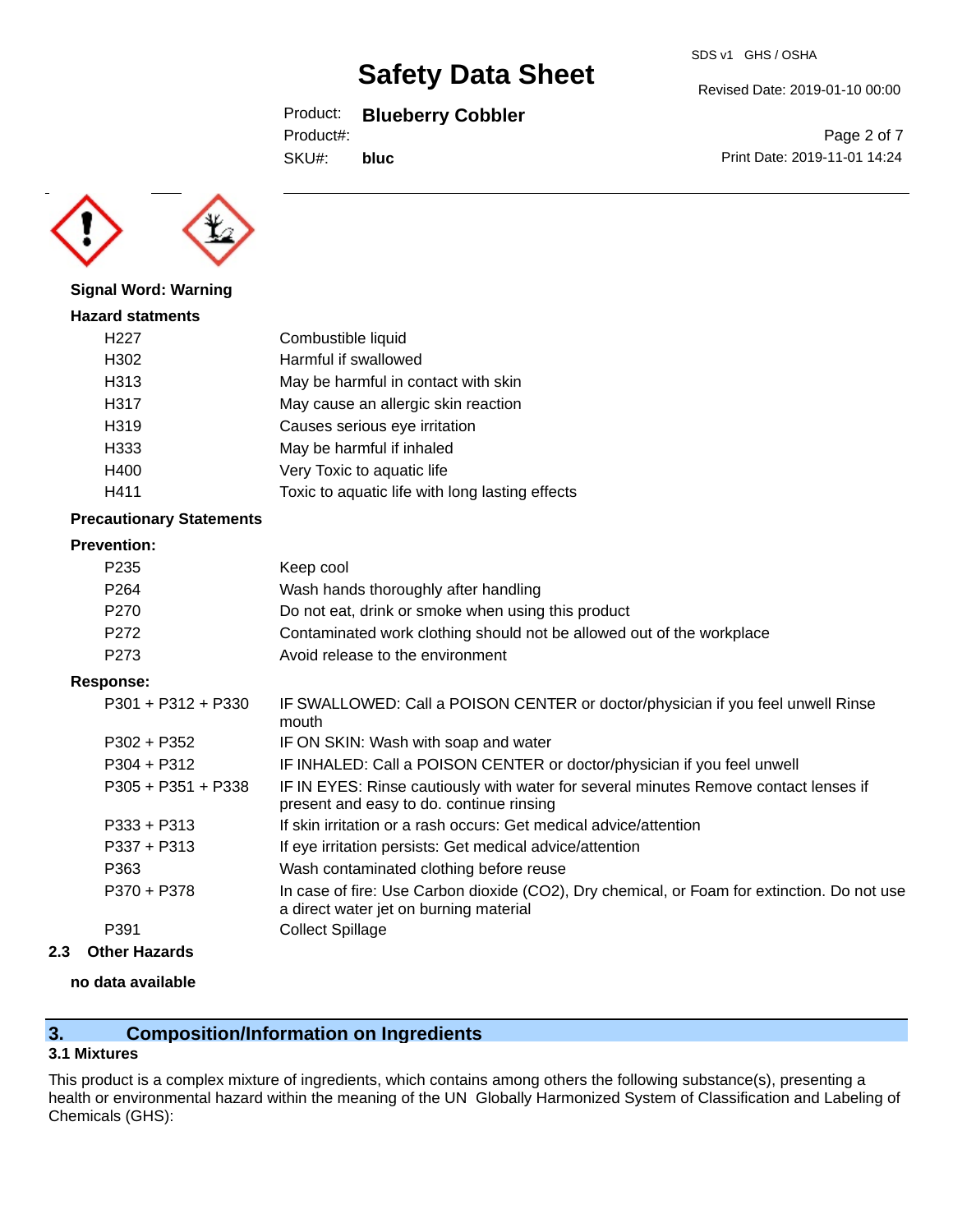#### Revised Date: 2019-01-10 00:00

#### Product: **Blueberry Cobbler**

Product#:

SKU#: **bluc**

#### Page 3 of 7 Print Date: 2019-11-01 14:24

| CAS#<br>Ingredient                 | EC#                                  | Conc.<br>Range | <b>GHS Classification</b>          |
|------------------------------------|--------------------------------------|----------------|------------------------------------|
| 120-51-4<br><b>Benzyl Benzoate</b> | 204-402-9                            | $> 80 \%$      | H302; H313; H400; H411             |
| $121 - 33 - 5$<br>vanillin         | 204-465-2                            | $5 - 10%$      | H303; H319                         |
| 4940-11-8<br><b>Ethyl Maltol</b>   | 225-582-5                            | $1 - 2\%$      | H302; H401                         |
| 5405-41-4                          | 226-456-2<br>Ethyl 3-hydroxybutyrate | $1 - 2\%$      | H <sub>226</sub>                   |
| 104-55-2<br>Cinnamal               | 203-213-9                            | $0.1 - 1.0 %$  | H303; H312; H315; H317; H319; H401 |

See Section 16 for full text of GHS classification codes

See Section 16 for full text of GHS classification codes which where not shown in section 2

Total Hydrocarbon Content (%  $w/w$ ) = 0.00

# **4.** First Aid Measures<br>**4.1** Description of first aid meas

#### **4.1 Description of first aid measures**

| Inhalation:           | Remove from exposure site to fresh air and keep at rest.<br>Obtain medical advice.                            |
|-----------------------|---------------------------------------------------------------------------------------------------------------|
| Eye Exposure:         | Flush immediately with water for at least 15 minutes.<br>Contact physician if symptoms persist.               |
| <b>Skin Exposure:</b> | Remove contaminated clothes. Wash thoroughly with water (and soap).<br>Contact physician if symptoms persist. |
| Ingestion:            | Rinse mouth with water and obtain medical advice.                                                             |
|                       | 4.2 Most important symptoms and effects, both acute and delayed                                               |
| Symptoms:             | no data available                                                                                             |
| Risks:                | Refer to Section 2.2 "Hazard Statements"                                                                      |

**4.3 Indication of any immediate medical attention and special treatment needed**

| Treatment: | Refer to Section 2.2 "Response" |
|------------|---------------------------------|
|------------|---------------------------------|

| Refer to Section 2.2 "Response" |  |  |
|---------------------------------|--|--|
|---------------------------------|--|--|

| 5.<br><b>Fire-Fighting measures</b>                       |                                                   |
|-----------------------------------------------------------|---------------------------------------------------|
| <b>Extinguishing media</b><br>5.1                         |                                                   |
| Suitable:                                                 | Carbon dioxide (CO2), Dry chemical, Foam          |
| Unsuitable                                                | Do not use a direct water jet on burning material |
| 5.2 Special hazards arising from the substance or mixture |                                                   |
| During fire fighting:                                     | Water may be ineffective                          |
| <b>Advice for firefighters</b><br>5.3                     |                                                   |
| <b>Further information:</b>                               | Standard procedure for chemical fires             |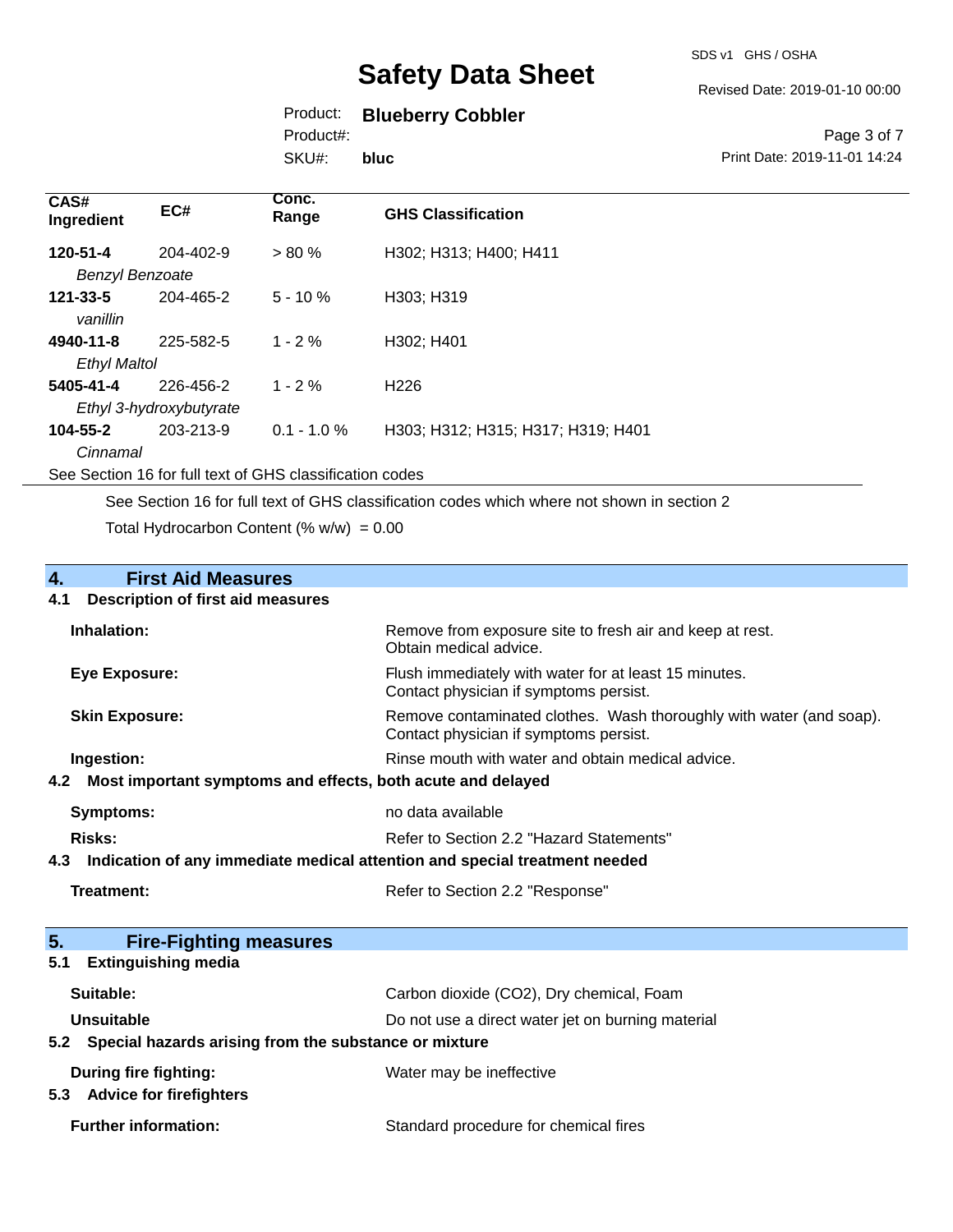Revised Date: 2019-01-10 00:00

Product: **Blueberry Cobbler** 

SKU#: Product#: **bluc**

Page 4 of 7 Print Date: 2019-11-01 14:24

#### **6. Accidental Release Measures**

#### **6.1 Personal precautions, protective equipment and emergency procedures**

Avoid inhalation and contact with skin and eyes. A self-contained breathing apparatus is recommended in case of a major spill.

#### **6.2 Environmental precautions**

Keep away from drains, soil, and surface and groundwater.

#### **6.3 Methods and materials for containment and cleaning up**

Clean up spillage promptly. Remove ignition sources. Provide adequate ventilation. Avoid excessive inhalation of vapors. Gross spillages should be contained by use of sand or inert powder and disposed of according to the local regulations.

#### **6.4 Reference to other sections**

Not Applicable

#### **7. Handling and Storage**

#### **7.1 Precautions for safe handling**

Apply according to good manufacturing and industrial hygiene practices with proper ventilation. Do not drink, eat or smoke while handling. Respect good personal hygiene.

#### **7.2 Conditions for safe storage, including any incompatibilities**

Store in a cool, dry and ventilated area away from heat sources and protected from light in tightly closed original container. Avoid uncoated metal container. Keep air contact to a minimum.

#### **7.3 Specific end uses**

No information available

#### **8. Exposure Controls/Personal Protection**

#### **8.1 Control parameters**

| <b>Exposure Limits:</b> |  | Contains no substances with occupational exposure limit values. |  |  |  |
|-------------------------|--|-----------------------------------------------------------------|--|--|--|
|-------------------------|--|-----------------------------------------------------------------|--|--|--|

**Engineering Controls:** Use local exhaust as needed.

#### **8.2 Exposure controls - Personal protective equipment**

| Eye protection:                | Tightly sealed goggles, face shield, or safety glasses with brow guards and side shields, etc.<br>as may be appropriate for the exposure |  |
|--------------------------------|------------------------------------------------------------------------------------------------------------------------------------------|--|
| <b>Respiratory protection:</b> | Avoid excessive inhalation of concentrated vapors. Apply local ventilation where appropriate.                                            |  |
| <b>Skin protection:</b>        | Avoid Skin contact. Use chemically resistant gloves as needed.                                                                           |  |

#### **9. Physical and Chemical Properties**

#### **9.1 Information on basic physical and chemical properties**

| Appearance:            | Liquid                           |
|------------------------|----------------------------------|
| Odor:                  | Conforms to Standard             |
| Color:                 | Yellow to Greenish Yellow (G5-8) |
| Viscosity:             | Liquid                           |
| <b>Freezing Point:</b> | Not determined                   |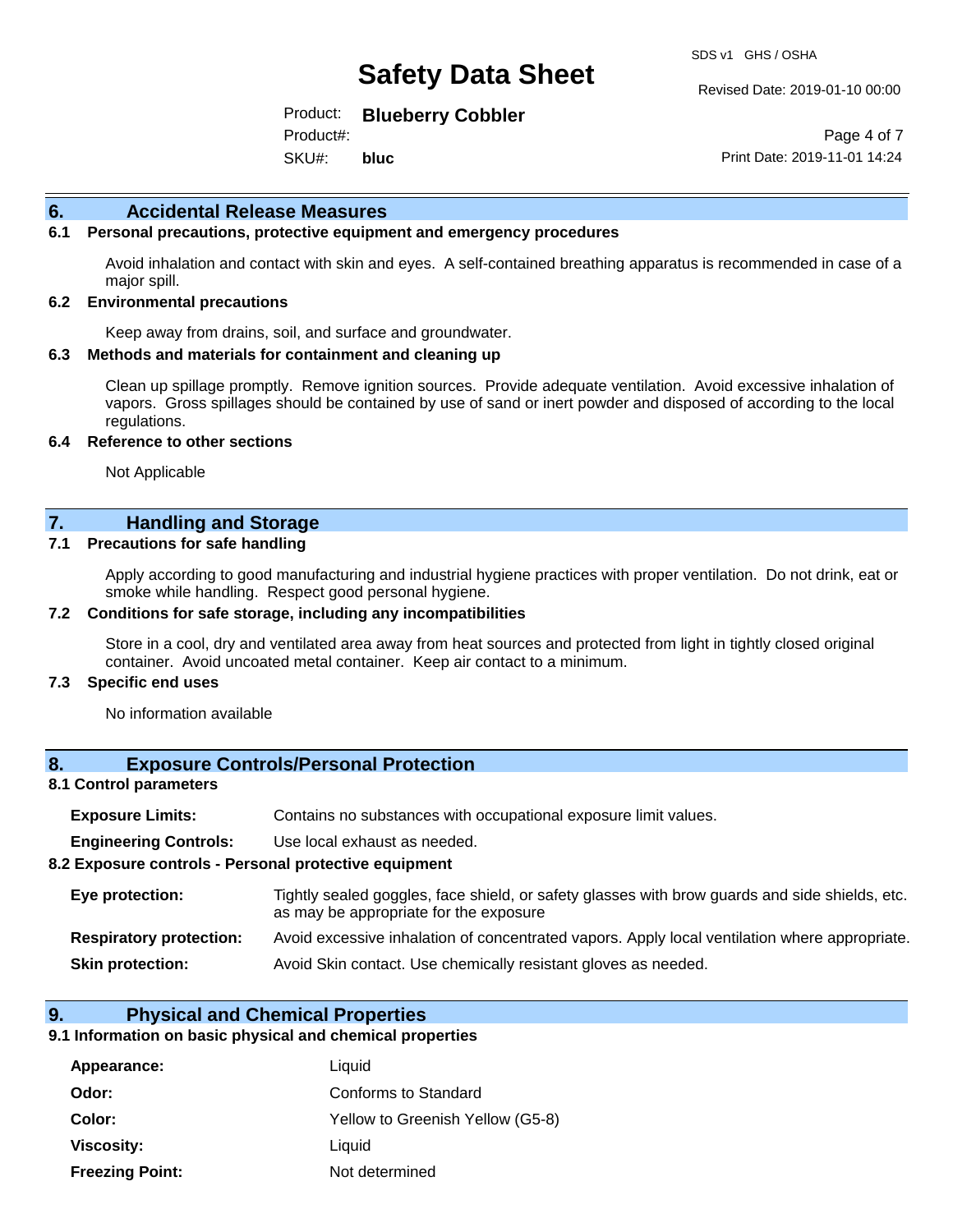#### Product: **Blueberry Cobbler**  Product#:

SKU#: **bluc** Revised Date: 2019-01-10 00:00

Page 5 of 7 Print Date: 2019-11-01 14:24

| <b>Boiling Point:</b>        | Not determined  |
|------------------------------|-----------------|
| <b>Melting Point:</b>        | Not determined  |
| <b>Flashpoint (CCCFP):</b>   | 188 F (86.67 C) |
| <b>Auto flammability:</b>    | Not determined  |
| <b>Explosive Properties:</b> | None Expected   |
| <b>Oxidizing properties:</b> | None Expected   |
| Vapor Pressure (mmHg@20 C):  | 0.2010          |
| %VOC:                        | 0.20            |
| Specific Gravity @ 25 C:     | 1.1190          |
| Density @ 25 C:              | 1.1160          |
| Refractive Index @ 20 C:     | 1.5610          |
| Soluble in:                  | Oil             |

### **10. Stability and Reactivity**

| <b>10.1 Reactivity</b>                  | None                                               |
|-----------------------------------------|----------------------------------------------------|
| <b>10.2 Chemical stability</b>          | Stable                                             |
| 10.3 Possibility of hazardous reactions | None known                                         |
| <b>10.4 Conditions to avoid</b>         | None known                                         |
| 10.5 Incompatible materials             | Strong oxidizing agents, strong acids, and alkalis |
| 10.6 Hazardous decomposition products   | None known                                         |

#### **11. Toxicological Information**

#### **11.1 Toxicological Effects**

Acute Toxicity Estimates (ATEs) based on the individual Ingredient Toxicity Data utilizing the "Additivity Formula"

| Acute toxicity - Oral - (Rat) mg/kg                | (LD50: 1626.8656) Harmful if swallowed                   |
|----------------------------------------------------|----------------------------------------------------------|
| Acute toxicity - Dermal - (Rabbit) mg/kg           | (LD50: 3985.1626) May be harmful in contact with skin    |
| Acute toxicity - Inhalation - (Rat) mg/L/4hr       | (LD50: 149.0172) May be harmful if inhaled               |
| <b>Skin corrosion / irritation</b>                 | May be harmful if inhaled                                |
| Serious eye damage / irritation                    | Causes serious eye irritation                            |
| <b>Respiratory sensitization</b>                   | Not classified - the classification criteria are not met |
| <b>Skin sensitization</b>                          | May cause an allergic skin reaction                      |
| <b>Germ cell mutagenicity</b>                      | Not classified - the classification criteria are not met |
| Carcinogenicity                                    | Not classified - the classification criteria are not met |
| <b>Reproductive toxicity</b>                       | Not classified - the classification criteria are not met |
| Specific target organ toxicity - single exposure   | Not classified - the classification criteria are not met |
| Specific target organ toxicity - repeated exposure | Not classified - the classification criteria are not met |
| <b>Aspiration hazard</b>                           | Not classified - the classification criteria are not met |
|                                                    |                                                          |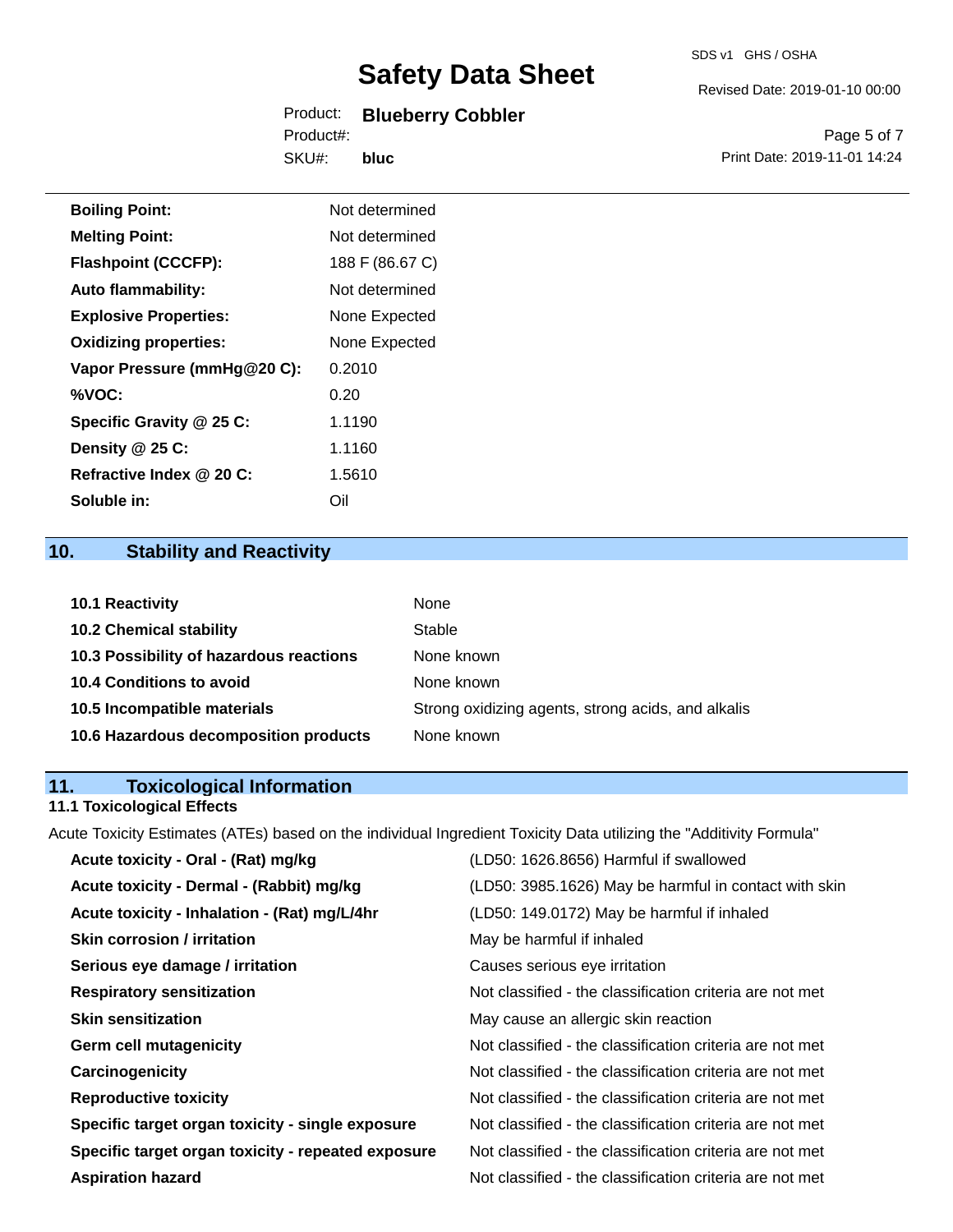SDS v1 GHS / OSHA

Revised Date: 2019-01-10 00:00

#### Product: **Blueberry Cobbler**

SKU#: Product#: **bluc**

Page 6 of 7 Print Date: 2019-11-01 14:24

#### **12. Ecological Information 12.1 Toxicity**

| <b>Acute acquatic toxicity</b>     | Very Toxic to aquatic life                      |
|------------------------------------|-------------------------------------------------|
| <b>Chronic acquatic toxicity</b>   | Toxic to aquatic life with long lasting effects |
| <b>Toxicity Data on soil</b>       | no data available                               |
| <b>Toxicity on other organisms</b> | no data available                               |
|                                    |                                                 |
| 12.2 Persistence and degradability | no data available                               |
| 12.3 Bioaccumulative potential     | no data available                               |
| 12.4 Mobility in soil              | no data available                               |
| 12.5 Other adverse effects         | no data available                               |

**13. Disposal Conditions** 

#### **13.1 Waste treatment methods**

Do not allow product to reach sewage systems. Dispose of in accordance with all local and national regulations. Send to a licensed waste management company.The product should not be allowed to enter drains, water courses or the soil. Do not contaminate ponds, waterways or ditches with chemical or used container.

#### **14. Transport Information**

| <b>Marine Pollutant</b>                                       | Yes. Ingredient of greatest environmental impact:<br>120-51-4 : (> 80 %) : Benzyl Benzoate |                                     |                   |                 |               |
|---------------------------------------------------------------|--------------------------------------------------------------------------------------------|-------------------------------------|-------------------|-----------------|---------------|
| <b>Regulator</b>                                              |                                                                                            | <b>Class</b>                        | <b>Pack Group</b> | <b>Sub Risk</b> | UN-nr.        |
| U.S. DOT (Non-Bulk)                                           |                                                                                            | Not Regulated - Not Dangerous Goods |                   |                 |               |
| <b>Chemicals NOI</b>                                          |                                                                                            |                                     |                   |                 |               |
| <b>ADR/RID (International Road/Rail)</b>                      |                                                                                            |                                     |                   |                 |               |
| <b>Environmentally Hazardous</b><br>Substance, Liquid, n.o.s. |                                                                                            | 9                                   | Ш                 |                 | <b>UN3082</b> |
| <b>IATA (Air Cargo)</b>                                       |                                                                                            |                                     |                   |                 |               |
| <b>Environmentally Hazardous</b><br>Substance, Liquid, n.o.s. |                                                                                            | 9                                   | Ш                 |                 | <b>UN3082</b> |
| <b>IMDG (Sea)</b>                                             |                                                                                            |                                     |                   |                 |               |
| <b>Environmentally Hazardous</b><br>Substance, Liquid, n.o.s. |                                                                                            | 9                                   | Ш                 |                 | UN3082        |

#### **15. Regulatory Information**

#### **U.S. Federal Regulations**

**40 CFR(EPCRA, SARA, CERCLA and CAA)** This product contains NO components of concern.

**TSCA (Toxic Substance Control Act)** All components of the substance/mixture are listed or exempt